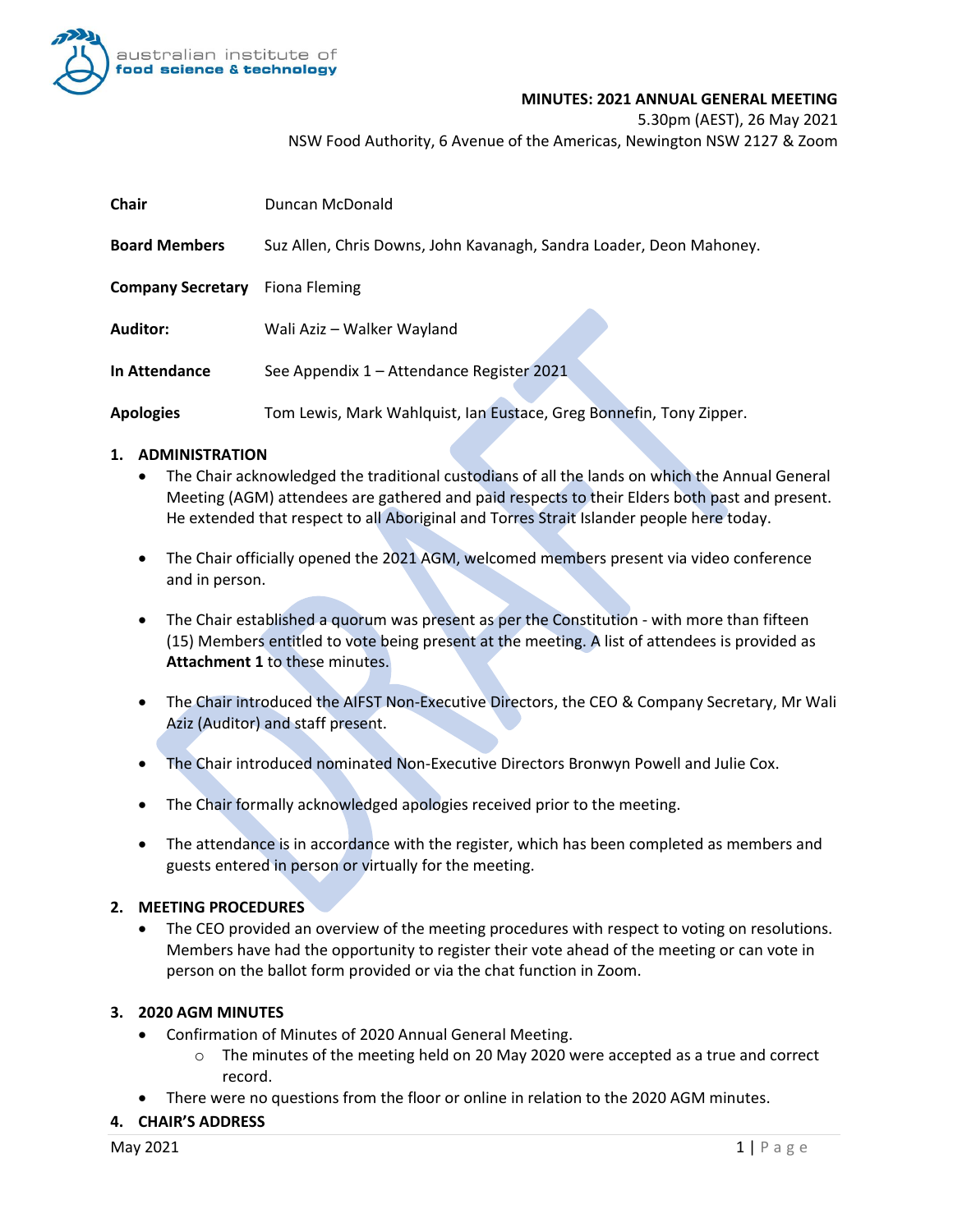

• The Chair provided a formal address to members on the

outcomes of 2020. A copy of the Chair's address is provided as **Attachment 2** to these minutes.

- The CEO provided an update on what has been happening in 2021.
- The Chair thanked outgoing President and Chair Peter Schutz OAM who retired in 2020 after 6 years of service, and non-executive Director Dr Chris Downs after his 4 and a half years of service, for their significant and tenacious input and expertise during their terms on the Board.
- The CEO opened the meeting for questions and discussion. No questions were raised.

## **5. 2020 FINANCIAL REPORT**

- The 2020 Financial Statements & Reports for the period between 1 January 2020 and 31 December 2020 were received:
	- o Directors Report
	- o Financial Statements
	- o Director's Declaration
	- o Independent Audit Report
- Mr John Kavanagh, Chair of the Finance, Audit and Risk committee presented an overview of the 2020 Financial Report which had been circulated to members with the AGM documentation.
- Mr Kavanagh noted the following points:
	- o The Board and management have done a good job delivering on results and member services during the pandemic.
	- $\circ$  Net surplus by year (profit) noted the trend over the past 4 years has improved with 2020 being underwritten by Job Keeper.
	- o Members Funds have gone from a deficit in 2017 to a surplus in 2020 a much stronger position than previously.
	- $\circ$  Cash balance is monitored closely daily cash balance at year end has increased over the 4 years from 2017.
	- $\circ$  Revenue by type membership and convention are key to the organisation. 2020 was significantly underwritten by the Job-Keeper payments which assisted in the continued operation of the AIFST.
	- $\circ$  Budget for 2021 this year is a conservative budget with reduced reliance on the Job-Keeper stimulus. Convention income for 2021 up with an in-person event. Noted a \$15K contingency included.
	- o Year on year net income by major activity shows the importance of the convention for AIFST.
- The CEO introduced Mr Wali Aziz from Walker Wayland, the AIFST Auditors. Mr Aziz made the following comments:
	- o Noted the continued effort to manage the bottom line/cash position.
	- o Noted the AIFST takes cash management very seriously.
	- $\circ$  The wording in the 2020 financial audit report has been softened from previous years based on the improved financial results.
- The Chair advised that there was no requirement for a resolution to be passed on the financial report.
- The Chair opened the meeting for questions and discussion. No questions were raised.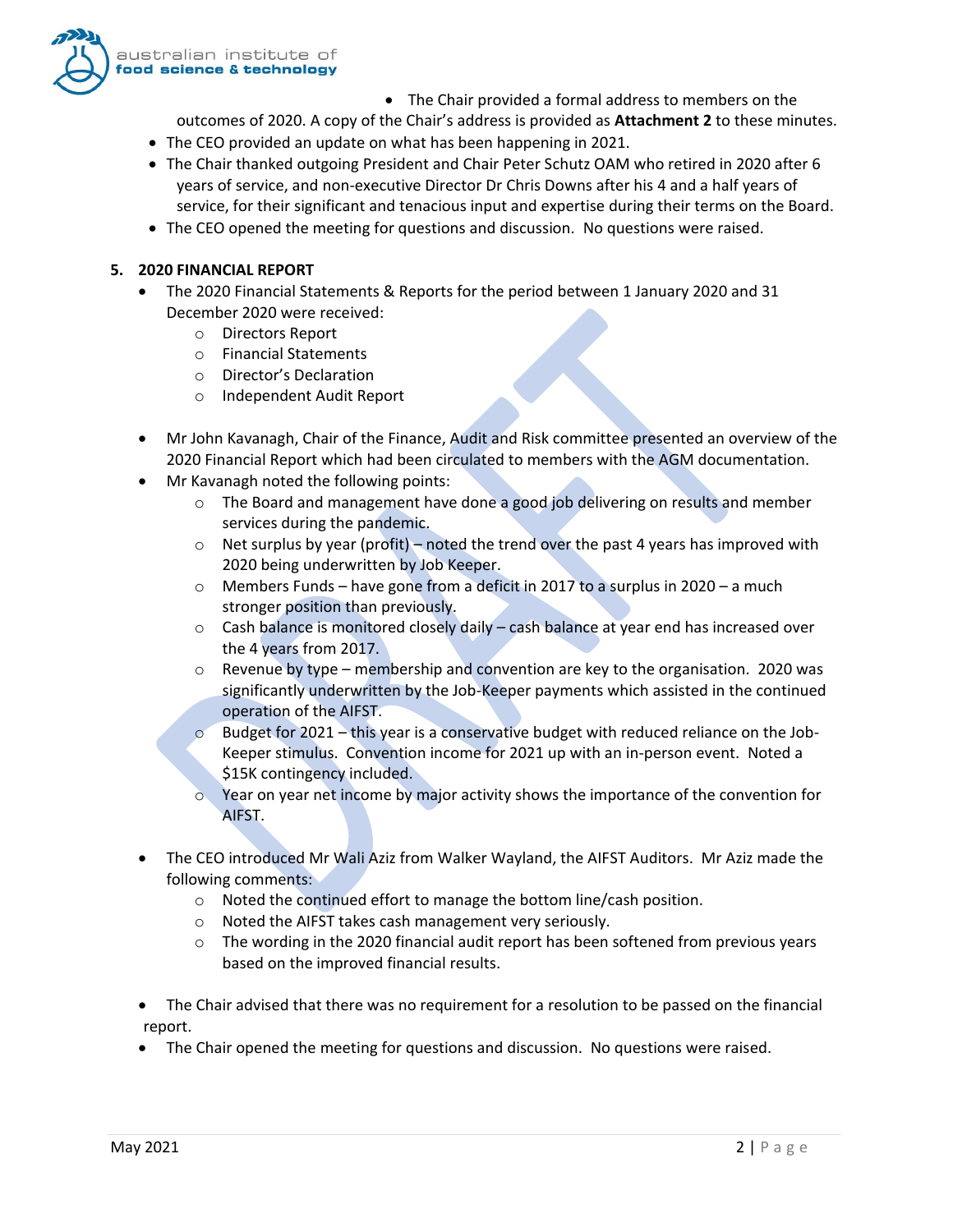

## **6. ORDINARY RESOLUTIONS 1 & 2 – ELECTION OF NON-EXECUTIVE DIRECTORS**

- The next item of business relates to ordinary resolutions 1 & 2 the election of Non-Executive Directors to AIFST.
- This item of business requires an ordinary resolution to be passed for each Director resolution.
	- $\circ$  Dr Chris Downs is retiring as a director having served a four and a half-year term with the Institute.
	- o Mr. Peter Schutz retired from the AIFST Board and stepped down as President and Chair of the Board with effect from the close of the General Meeting on 27 August 2020.
- The AIFST Board reviewed the current and required future skills of the board in lieu of retiring Directors and the needs of the organisation.
- The Board identified the following skills as being required to strengthen the organisation and complement the existing board skills:
	- Governance and legal
	- Marketing, communications, and new digital media
- The Board is pleased to propose two directors to AIFST members at the 2021 AGM, to fill the vacancies. The nominees are Julie Cox and Bronwyn Powell, who are outstanding candidates bringing a wealth of expertise to the Institute.
- Each of the candidates nominated to be a director of the company have verbally consented to continue to act in that capacity, if approved by members, and the board believes they would each make a significant contribution to the collective skill set of the board.
- The Chair opened the meeting for questions and discussion.
- There were no questions from the floor relating to the Ordinary Resolutions.

# **7. CONDUCT OF POLL**

• The Chair noted that each of the ordinary resolutions require 50% for the vote to be passed.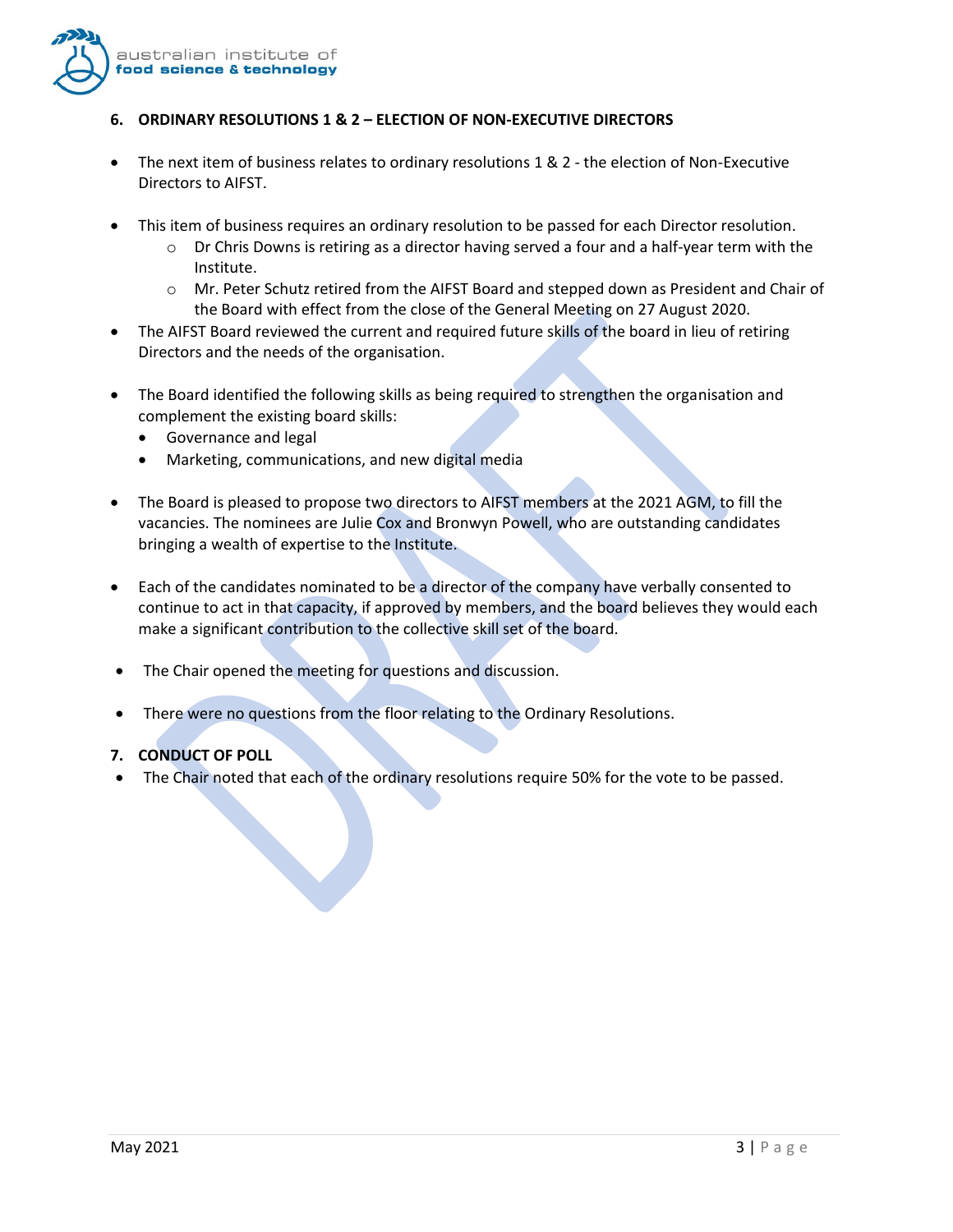

#### **DECLARATION OF POLL**

The Chair officially declared the results of the 2021 AGM.

The results were:

| <b>RESOLUTION</b>                                                                            |            | <b>RESULT</b>  |                |     |
|----------------------------------------------------------------------------------------------|------------|----------------|----------------|-----|
|                                                                                              | <b>FOR</b> | <b>AGAINST</b> | <b>ABSTAIN</b> |     |
| 1. Appointment of Julie Cox as<br>a Non-Executive Director for a<br>3-year term.             | 33         |                | $\Omega$       | 97% |
| 2. Appointment of Bronwyn<br><b>Powell</b> as a Non-Executive<br>Director for a 3-year term. | 32         | $\overline{2}$ | 0              | 94% |

The Chair thanked and acknowledged Mr Peter Schutz and Dr Chris Downs for their time and dedication to the AIFST.

## **8. OTHER BUSINESS**

• The CEO advised that no other business had been tabled for the AGM.

The Chair thanked members for their attendance at the meeting via the video link and declared the 2021 AGM closed.

The meeting closed at 6.15pm.

**Confirmed as a correct record.**

**Chairman 25/05/2022**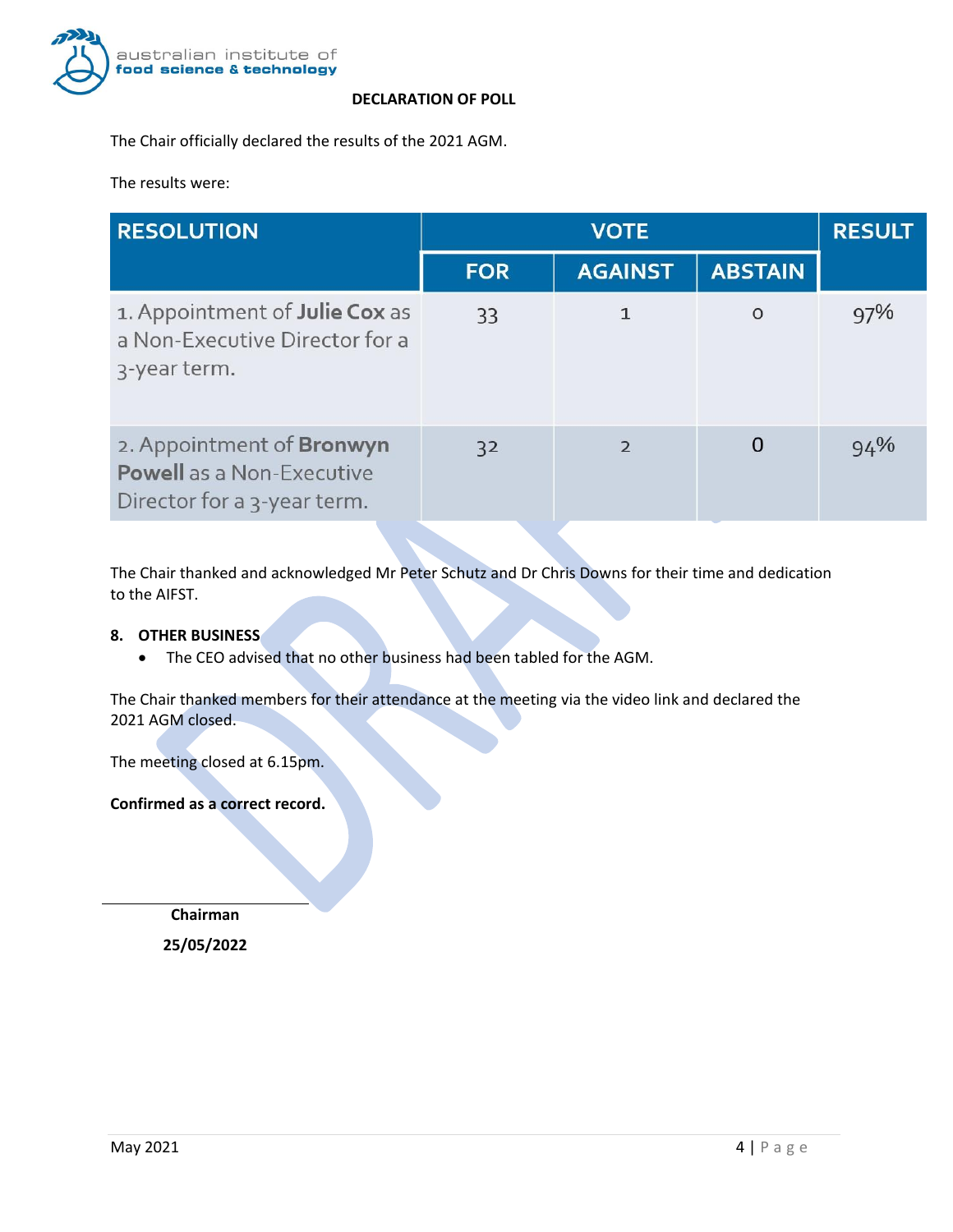

## **Attachment 1 – 2021 AGM Attendees Register**

# Record of Attendance at 2021 Annual General Meeting held on 26 May 2021

| <b>FIRST</b>    | <b>LAST</b>    | <b>Member Type</b>    | <b>Attended</b> |
|-----------------|----------------|-----------------------|-----------------|
| Adam            | Tyson          | Member                | Online          |
| Adam            | Hyland         | Professional          | Online          |
| <b>Annelise</b> | <b>Sarikas</b> | Student               | Online          |
| <b>Barbara</b>  | Munce          | Life Fellow           | Online          |
| <b>Belinda</b>  | Hanson Kenny   | Professional          | Online          |
| <b>Brett</b>    | Hyland         | <b>Member</b>         | Online          |
| <b>Chris</b>    | Downs          | Fellow                | Online          |
| <b>David</b>    | Welch          | Professional          | Online          |
| Deon            | Mahoney        | Fellow                | Online          |
| Jayantha        | Sellahewa      | Fellow                | Online          |
| Julie           | Cox            | Professional          | Online          |
| <b>Kenneth</b>  | <b>Buckle</b>  | Life Fellow           | Online          |
| <b>Martin</b>   | Eagle          | Fellow                | Online          |
| <b>Melinda</b>  | Stewart        | <b>Staff</b>          | Online          |
| <b>Michael</b>  | Depalo         | Fellow                | Online          |
| Peter           | Schutz         | <b>Fellow</b>         | Online          |
| <b>Polly</b>    | <b>Burey</b>   | Member                | Online          |
| Roger           | <b>Stanley</b> | Fellow                | Online          |
| Sandra          | Loader         | Professional          | Online          |
| <b>Suz</b>      | Allen          | Professional          | Online          |
| <b>Bronwyn</b>  | Powell         | Member                | Online          |
| <b>Harley</b>   | Juffs          | <b>Retired Fellow</b> | Online          |
| <b>Annette</b>  | Votteler       | Staff                 | Online          |
| <b>Fiona</b>    | Fleming        | Fellow                | In - Person     |
| <b>Carilee</b>  | <b>Hicks</b>   | Member                | In - Person     |
| John            | Kavangh        | Member                | In - Person     |
| <b>Duncan</b>   | McDonald       | Fellow                | In - Person     |
| <b>Jackie</b>   | Baroni         | Fellow                | In - Person     |
| Anne            | Watson         | Fellow                | In - Person     |
| <b>Ethan</b>    | Cheung         | Student               | In - Person     |
| Rose            | Wang           | Student               | In - Person     |
| Wali            | Aziz           | Auditor               | In - Person     |
| <b>Clive</b>    | Russell        | <b>Staff</b>          | In - Person     |
| Glen            | Wells          | Life Fellow           | In - Person     |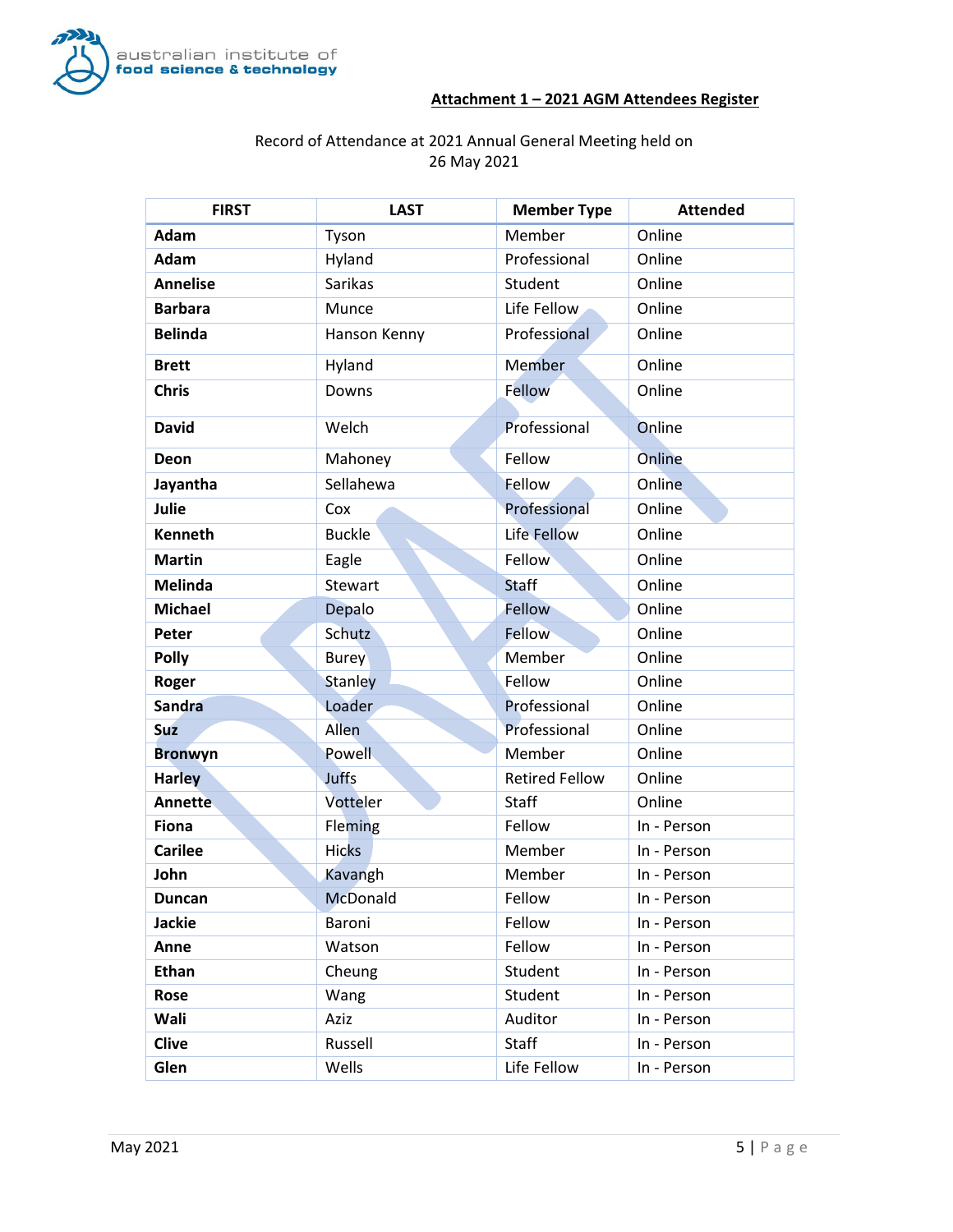

# **Total attendees:**

| <b>Member Type</b>         | #  |
|----------------------------|----|
| Life Fellow                | 3  |
| <b>Retired Fellow</b>      | 1  |
| Fellow                     | 11 |
| <b>Professional Member</b> | 6  |
| Life Member                |    |
| Member                     | 6  |
| Graduate                   |    |
| Student                    | 3  |
| Non-Executive Director     |    |
| Auditor                    | 1  |
| <b>AIFST Staff</b>         | 3  |
| <b>TOTAL</b>               | 34 |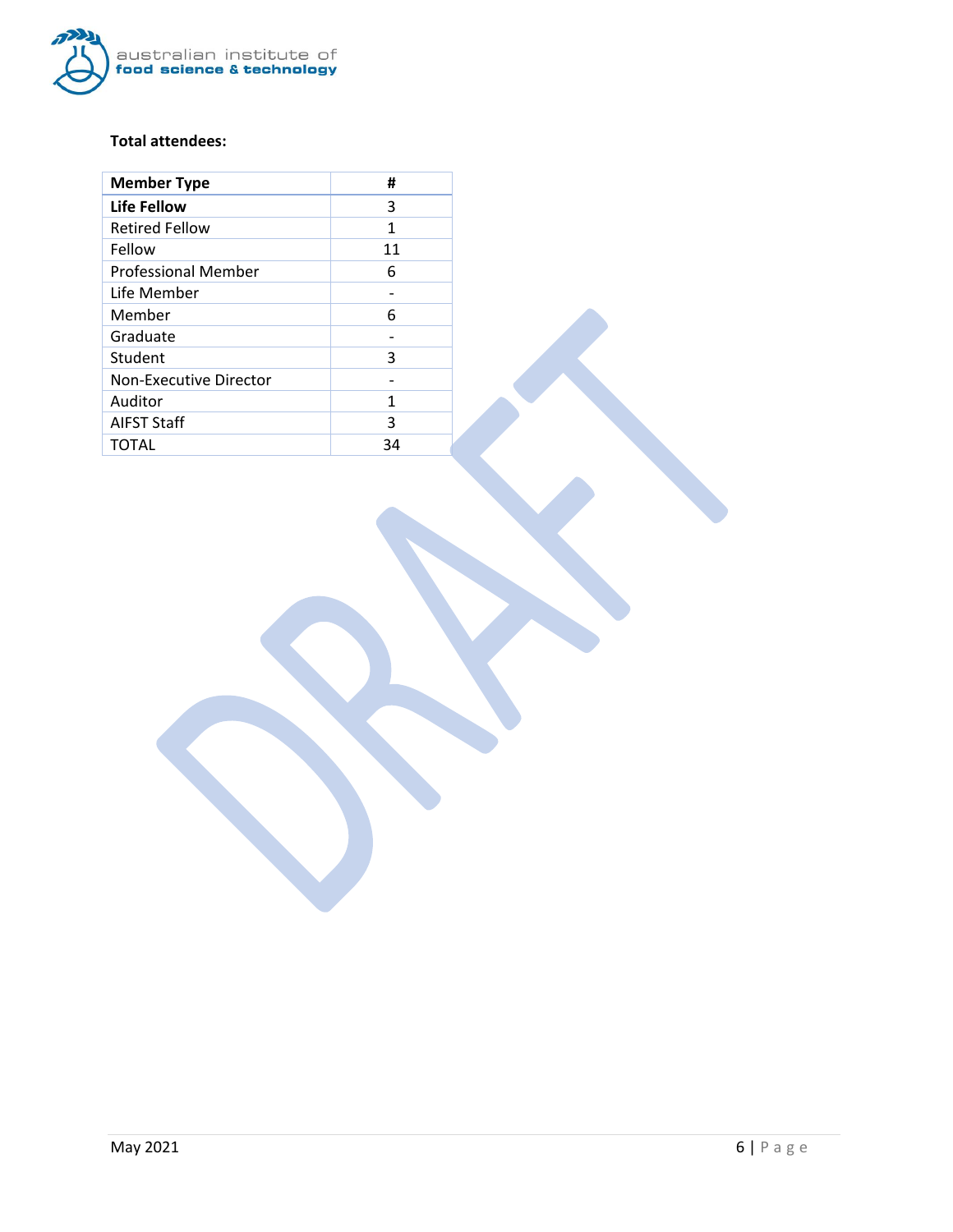

## **Attachment 2**

#### **2021 AGM Chair Address – Duncan McDonald**

#### **The Year That Was**

2020 will be remembered in history as the year the Australian people and our economy, including the food and related industries faced challenges we could never have foreseen. The COVID-19 pandemic impacted both domestic and international supply chain efficiencies and ultimately the cost and availability of goods and services. It also affected travel, and the way we conducted business, delivered education, and managed our daily lifestyle. This off the back of several years of severe drought and bushfires.

COVID-19 created many challenges but out of challenge comes opportunity.

The Board and Management of AIFST recognized early the urgent necessity to reengineer our strategic priorities and the way we engaged with members and the broader food industry community.

Our plans focused on assuring our Institute's financial base and remodelling our membership engagement programs. This involved transitioning to virtual events for all webinars and our annual convention.

I am pleased to report that despite the enormous challenges of 2020, the team delivered another surplus budget which John Kavanagh will cover off later in the meeting. We were also highly successful with our virtual convention, drawing on both local and international speakers, with attendees in the order of 420 across the 4 days and entirely run through our virtual office. Throughout the year we also produced and ran a record number of member webinar events with registration numbers exceeding all expectations, up from 1,594 in 2019 to 6,082 in 2020., while our Continuous Professional (CPD) program provided over 120 hours of CPD. Our mentoring program was held again in 2020 and while numbers were slightly down on the previous year, we received positive feedback from participants.

When preparing this report, I reflected upon the universal changes in the way we, as an institute, will conduct business and grow now and into the future. This coupled with our own 2020 membership survey feedback, has highlighted both challenges and opportunities. For example:

- It is evident that public health scientists have gained significant credibility and status in the community for their efforts to address and manage the COVID-19 crisis. We see an opportunity emerging for the professional food scientist and technologist to strengthen our advocacy in the agri-food science and related fields in cooperation with government(s), universities and research institutes, the media, and the food industry.
- As international trade of goods and services continues to be hampered for the foreseeable future, there will be a growing need for our locally based food scientists and technologists to stay at the cutting edge of new developments and to retain this insight throughout their careers. We will strive to ensure our members remain connected with the latest development in science and technology.